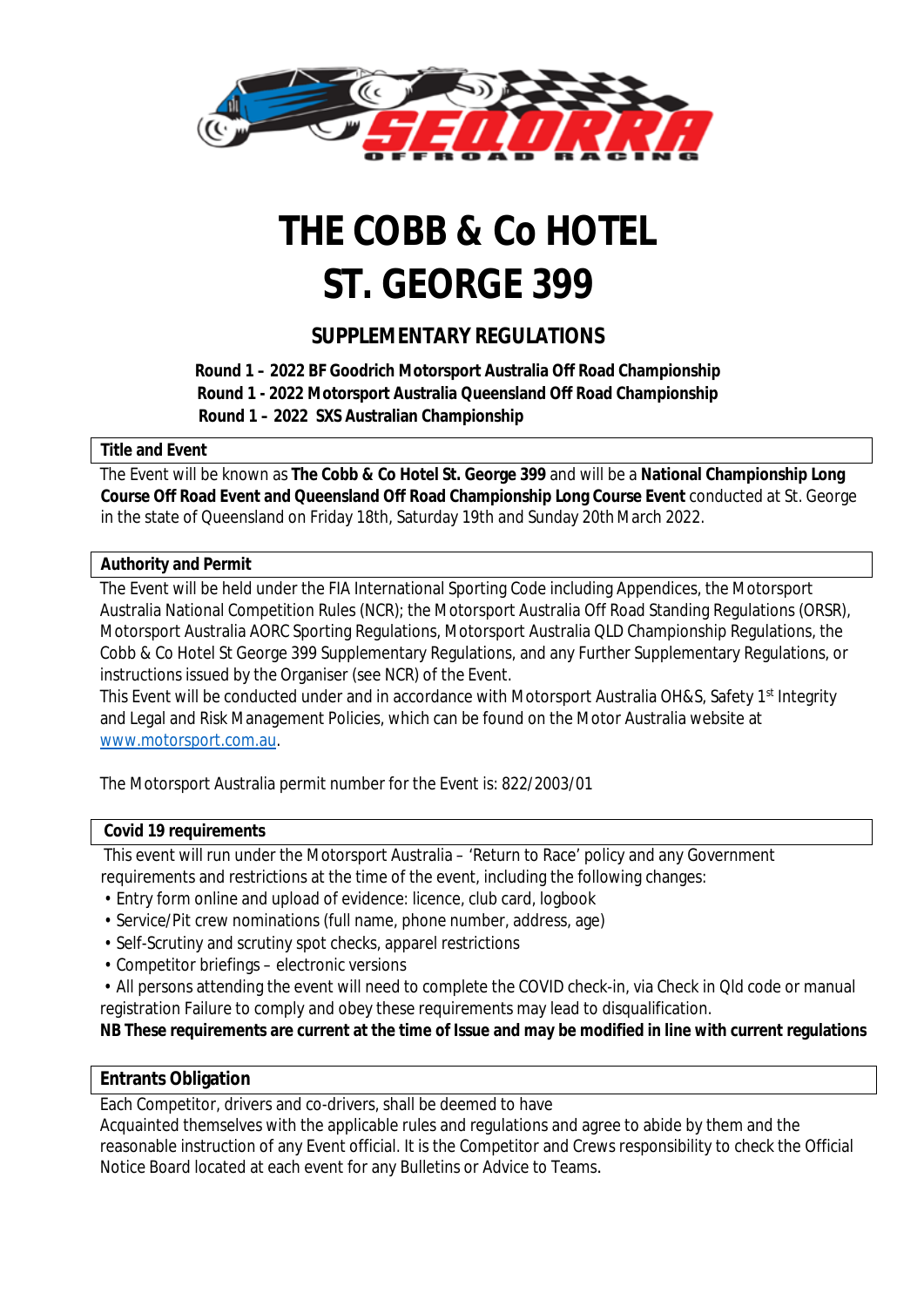## **Promoter/Organiser**

The Event will be promoted and Organised by the South East Qld Off Road Racing Association Inc (SEQORRA). The official event address to which all correspondence must be sent, will be The Event Secretary, Cobb & Co Hotel St George 399 via email [stgeorge399@gmail.com](mailto:stgeorge399@gmail.com)

#### **Officials**

| <b>Clerk Of Course</b>                       | <b>Brenden McLean</b>      | 0432 239 857 |
|----------------------------------------------|----------------------------|--------------|
| Deputy Clerk Of Course                       | Andy Hickson               | 0424 362 330 |
| <b>Assistant Clerk Of Course</b>             | Kym Barber,<br>Paul Abbott | 0421 319 690 |
|                                              |                            | 0404 910 959 |
| Secretary of the Event                       | Annette Truscott           | 0407 494867  |
| Timekeeper                                   | To be Advised              |              |
| <b>Chief Scrutineer</b>                      | <b>Bob McLean</b>          | 0437 447 450 |
| <b>Medical Response</b>                      | QAS                        |              |
| <b>AORC Sporting Director</b><br>(SD)        | Ben Erceg                  | 0418 800 905 |
| <b>Competitor Relations</b><br>Officer (CRO) | Ben Erceg                  |              |
| <b>AORC Technical Delegate</b>               | Daniel Rogers              | 0417 910 675 |
| <b>Event Checker</b>                         | To Be Advised              |              |
| Spectator Safety Officer                     | Paul Abbott                |              |
| Covid Checker                                |                            |              |
| <b>Critical Response Coordinator</b>         | to be advised              |              |

#### **Stewards**

To be advised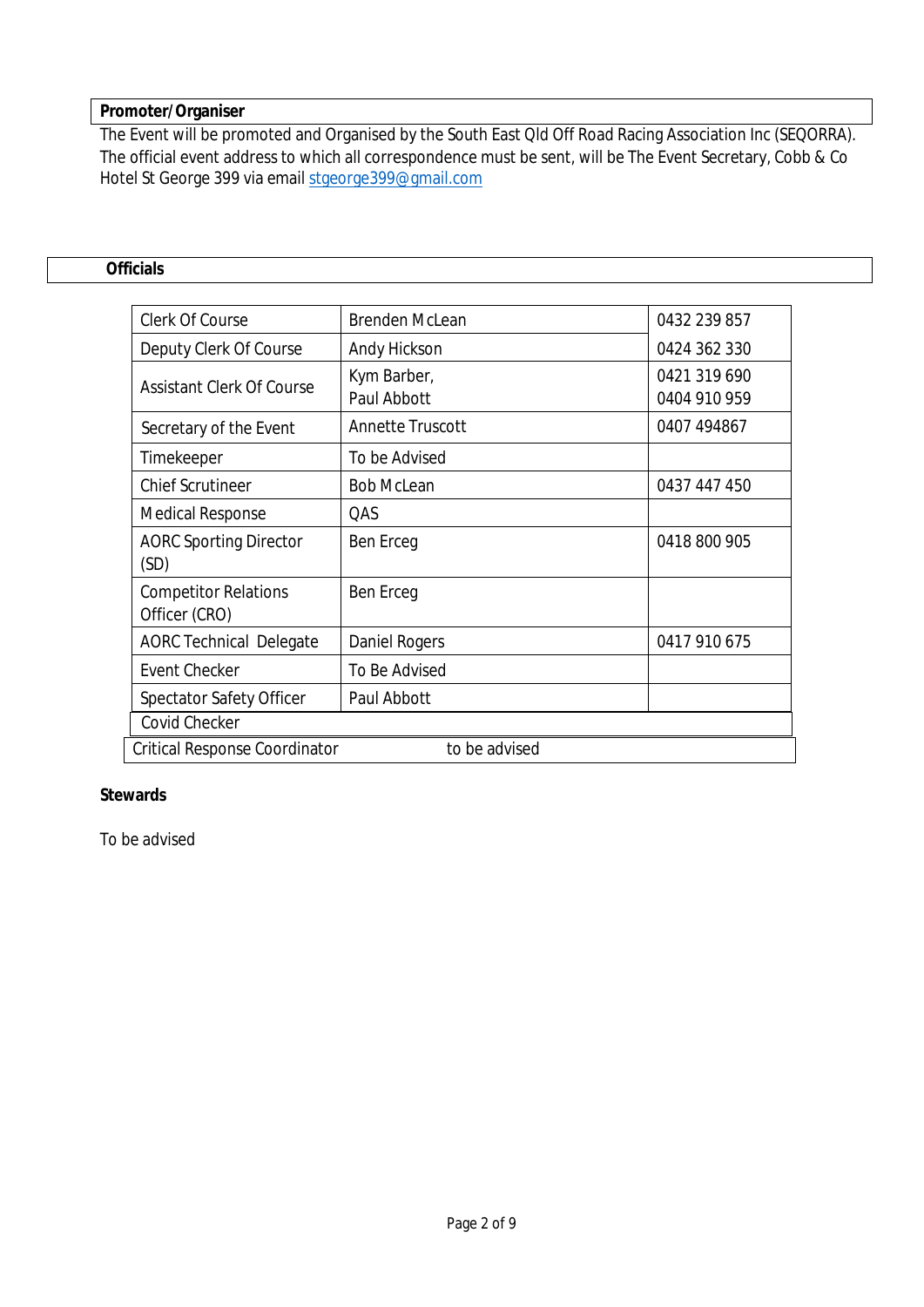#### **Entry Details**

Entries open on publication of these Regulations.

Entries received prior to 28th February 2022

Motorsport Australia Off-Road Championship 5 Laps \$900.00 + \$250 =\$1150 Motorsport Australia QLD Off Road Championship 4 Laps \$425.00 + \$250 = \$675

Entries received between 28th February 2022 and close of entries

Motorsport Australia Off-Road Championship 5 Laps \$1000.00 + \$250 = \$1250 Motorsport Australia QLD Off Road Championship 4 Laps \$500.00 + \$250 = \$750

Entries close at midnight on Friday 4th March 2022

# NB A FEE OF \$250 IS INCLUDED IN EACH ENTRY FOR RALLYSAFE

**Entry Fee Includes**

Motorsport Australia Fees and Insurance \$260 AORC Promo Fund \$95

## **Official Event Contact Details Annette Truscott**

Email. [399stgeorge@gmail.com](mailto:399stgeorge@gmail.com) Mobile **0407 494 867**

Alternate contacts Kym Barber 0421 319 690 Andy Hickson 0424362330 The Organisers will not be responsible for any correspondence being forwarded to any other address

Direct deposit to Bank of Queensland **BSB 124-011 A/c 1136-1723** 

All entries must be made on the Official Entry Form. Direct Deposit: -confirmation must accompany entry form.

# **ENTRY AND COMPLIANCE FORMS NOT SIGNED AND COMPLETED IN FULL WILL NOT BE ACCEPTED UNTIL COMPLETED IN FULL.**

Please quote your **COMPETITION NUMBER** and **DRIVERS SURNAME** as reference number when paying by Direct Debit, so payments can be accounted for.

Payment for ALL entries must be received by the close of entries as per current NCR Entries are limited to 120

Certain public, property, professional indemnity and personal accident insurance are provided by Motorsport Australia in relation to the event. Further details can be found in the Motorsport Australia Insurance Handbook, available at [www.motorsport.org.au](http://www.motorsport.org.au/)

Competitors should note that up to five (5) units of additional insurance can be purchased. Details of the insurance and applications, for extra units are available through the Motorsport Australia website by clicking "insurance" in the search box and "Your Insurance Cover "in related links , visit Arthur J Gallagher website, "Personal Accident Insurance"

Entries withdrawn after 26th February and before 5th March 2022 will receive a refund of monies paid less a \$25 Administration Fee.

The Organisers reserve the right to refuse an entry in accordance with the provisions of the current NCR The Organisers reserve the right to abandon, cancel or postpone the event as provided for in the NCR or to cancel the event if less than 55 AORC entries are received by Midnight 4<sup>th</sup> March 2022.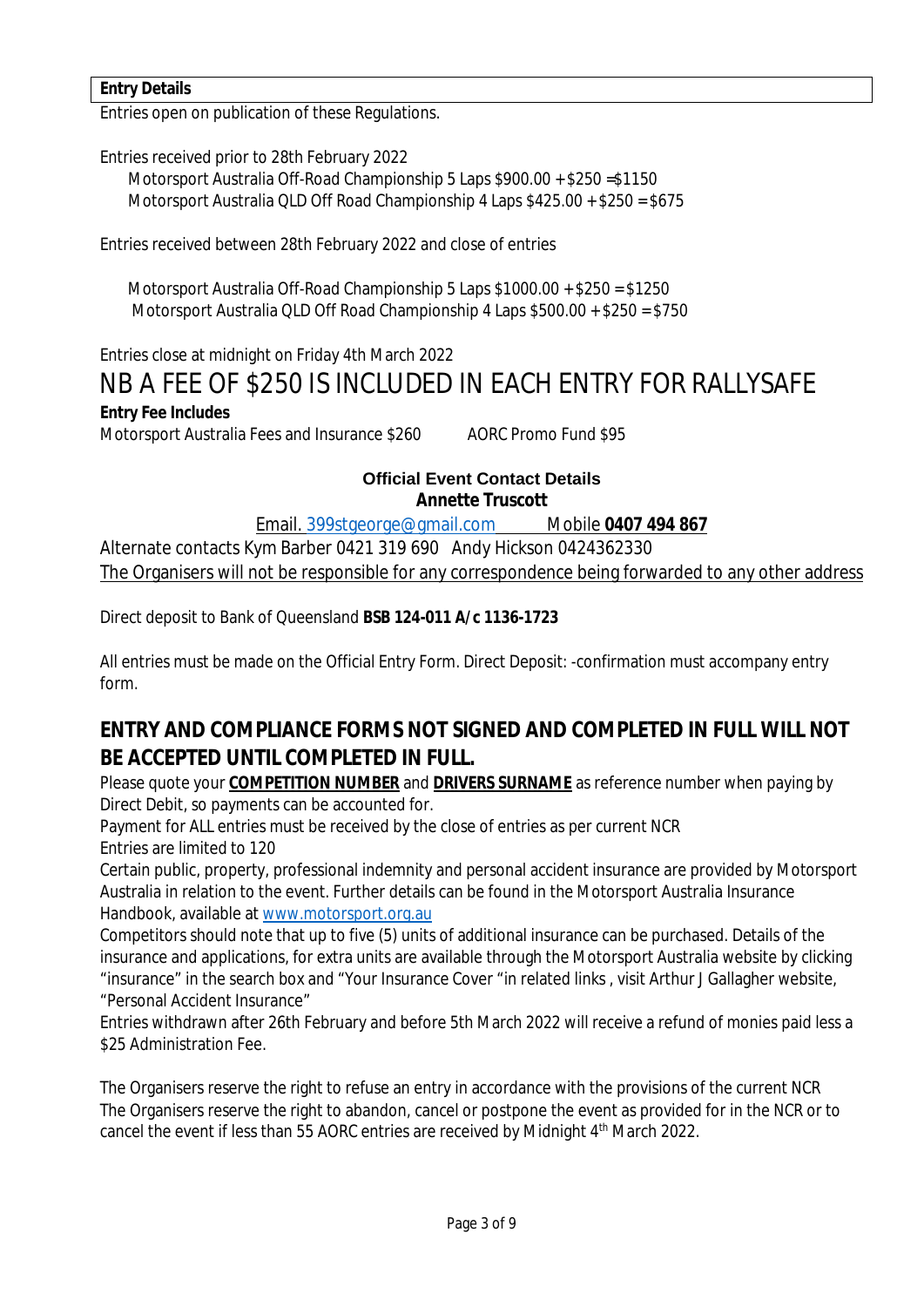#### **Rallysafe**

The Rallysafe status awareness, tracking and alert system will be used at this event. Competitors must have the Rallysafe Mounting Kit installed in their competition vehicle prior to collecting their Rallysafe unit. No mounting kits will be available at the event.

Rallysafe unit must be collected on Friday 18<sup>th</sup> March, during event documentation from 12.00 – 2 pm. The unit must be fitted and will be checked by Rallysafe official. This kit is available for purchase online from Rallysafe:<https://shop.statusas.com/shop/category/rallysafe/fitting-kits/>

Installation instructions can be found on the Rallysafe website: [http://rallysafe.com.au/wp](http://rallysafe.com.au/wp-content/uploads/2017/03/)[content/uploads/2017/03/](http://rallysafe.com.au/wp-content/uploads/2017/03/)

How to use Rallysafe tutorial:

<https://rallysafe.com.au/competitors-tm/RallySafe-Car-Fitting-Kit-Instructions-2017.pdf>

| There will be no pre-event scrutiny |
|-------------------------------------|
|-------------------------------------|

- **1. Self-scrutiny statement of vehicle compliance** This form is to be fully completed and sent to the Secretary of the Event with the entry form and a copy available for review by the scrutineers. **INCOMPLETE OR INCORRECT DECLARATIONS MAY AFFECT YOU STARTING THE EVENT**
- 2. **Self- scrutiny vehicle check list** is to be used as a resource by competitors with which to check and prepare competition vehicles.
- 3. **Apparel/vehicle safety audit** will be done in the pit area with the assistance of one of the competitor's team members.
- 4. **Logbooks** will be collected during the safety audit. They will be signed off when the review of "Self-Scrutiny Statement of Vehicle Compliance" has been completed and found to comply with requirements and will be returned upon return of transponder.
- 5. **Spot checks** will be frequent and ongoing during the event.

#### **Crew Briefings**

#### **ALL BREIFINGS WILL BE CONDUCTED IN LINE WITH CURRENT AORC SPORTING REGULATIONS and COVID 19 GUIDELINES**

#### **Timing**

Timing will be via transponders and or manual timing. Vehicle logbooks will be held until the event transponders are returned by the conclusion of the Event. If the Transponder is not returned at the Event it is the responsibility of the competitor to Express Post its return immediately following the Event to the Secretary.

If the transponder is lost, destroyed or not returned within three days, a charge of \$200.00 will be applied. All responsibility lies with the Competitor during the Event

#### **Reconnaissance**

Long course reconnaissance distance approx. 75 km

Crews will be given the opportunity to undertake reconnaissance of the long course on Friday 18TH March starting at 9.00 am and closes at 10.00 am. Only nominated Crews and Officials are to participate in reconnaissance. No vehicle will be permitted to commence reconnaissance after 10.00 am. Prologue course reconnaissance distance approx. 11km and will be available from 2.10 pm on Friday 18th

March. No vehicle will be permitted to commence the prologue course reconnaissance after 3.00pm. Prologue reconnaissance must be done in competition vehicle.

**Reconnaissance must be taken at non-competitive speed not to exceed 80kph**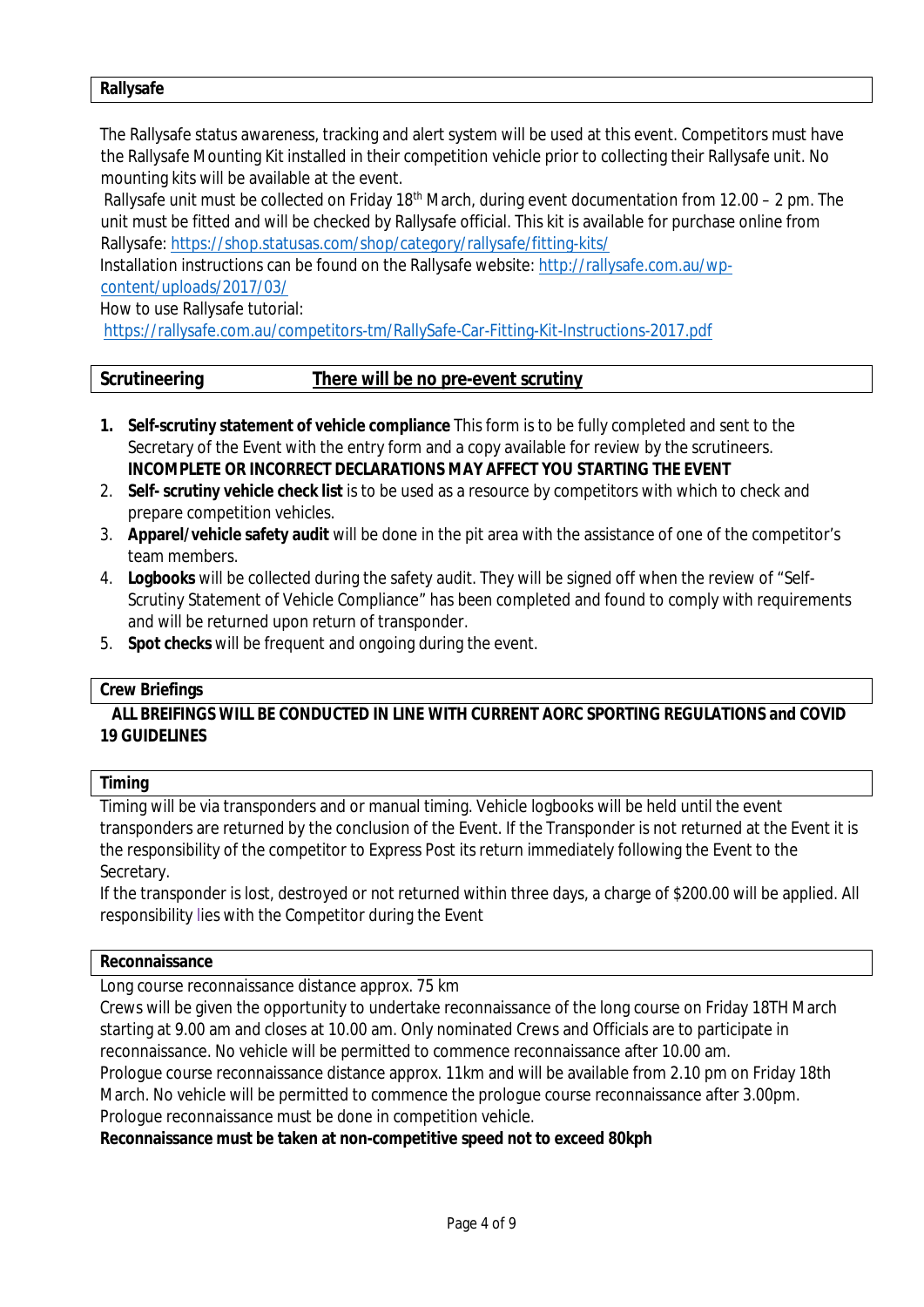#### **Prologue**

The competition will be preceded by a prologue to determine start positions. The prologue will be held on Friday 18<sup>th</sup> March starting at 3.30pm. The length of the prologue will be approximately 11 km.

Vehicles may start the prologue in order determined by the Series Director based on the seeding in each class and advised by the Organiser to each crew no later than 24 hours before the first Crew Briefing.

Vehicles will start the prologue one minute apart with a minimum of two minutes between classes. The Clerk of the Course reserves the right to change the starting intervals to suit conditions, following permission from the Stewards.

Vehicles not finishing the prologue may apply in the first instance to the CRO to be reseeded who will confer with the Organisers. The closing time for applications for seeding will be 9:30am Saturday 19<sup>th</sup> March 2022.

#### **Shootout**

If the number of entries allows there will be a top 10 shootout. The shootout will be held over the prologue track. The start order will be from 10<sup>th</sup> to 1<sup>st</sup>. this will be used to determine start order for the start of the first heat.

#### **Course Marking**

In addition to the standard signs as noted in the Off Road Standing Regulations of the current Motorsport Australia Manual, the following course marking signs will be also utilised:

Bunting, tyres, fences, bollards, large arrows.

#### **Check Points**

Competitors will not be required to stop at any Check Point unless instructed by an Official, or unless stopping to report an incident.

#### **Refuelling**

The refuelling area only will be used for refuelling. Refer to the Article of the current Motorsport Australia Australian Off Road Championship Sporting Regulations. It is highly recommended that vehicles be refuelled immediately prior to returning to the track to minimise the danger fuel spillage on hot vehicle components.

Fuel must be 'Commercial Fuel' or 'Diesel Fuel' in accordance with the Technical Appendix Schedule and the Article of the General Requirements for Off Road Vehicles in the Off Road Appendix Of the current Motorsport Australia Manual

Attire for refuelling Crew shall comply with the Article of the Off Road Standing Regulations Off Road Appendix of the current Motorsport Australia Manual.

No mechanical work is permitted in the refuel area or the addition of any other liquids. All other repairs and work are to be carried out in the racing pits.

#### **Hot Work Areas**

ALL WELDING, OPEN FLAMES and GRINDING must occur in the designated HOT WORK AREA. UNDER NO CIRCUMSTANCES is any welding, grinding etc. permitted outside of the designated HOT WORK AREA. Any Competitor who does not comply will be disqualified from the competition and asked to leave the Venue.

#### **Restarting**

The Competitor of a vehicle not completing any section may make application in the first instance to the CRO who will confer with the Clerk of the Course to start a subsequent section. If allowed to start a subsequent section, they will be required to report to the starter at their allocated time.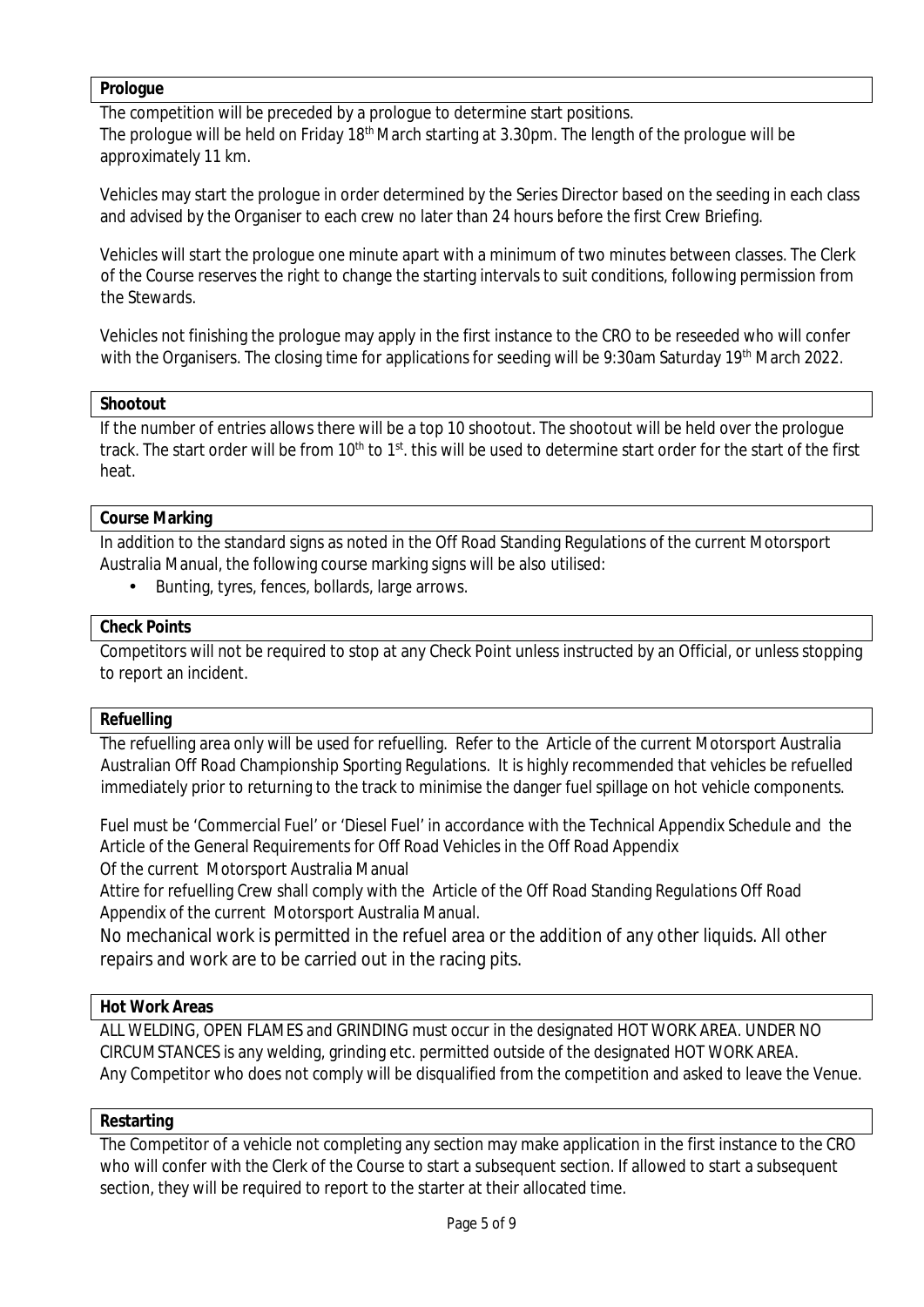#### **Protests**

Protests, if any, shall be lodged in accordance with the NCR's.

#### **Pit and Paddock Area**

Refer to the Articles of the current Off Road Standing Regulations in the Off Road Appendix of the Motorsport Australia Manual. Note:

- Pit and competing Crew must always have on display their passes whilst in the Pit Area
- Smoking and the consumption of alcohol are not permitted in the pit, paddock, refuelling or hot work areas
- Crew members are reminded of their responsibility regarding the wearing of wristbands and of the entry of unauthorised persons into their Pit Area
- Welding/Grinding may only occur in the area designated hot work area
- The Pit and Paddock Areas will be clearly signed and fenced
- Entry in and out of the Pit Area must be via the designated entry point/s
- The maximum permitted speed in the Pit and Paddock areas is 20KPH
- Competition vehicles are required to park on tarps or drop sheets in Pit Area
- Only tow and competition vehicles are permitted in Pits.

#### **Breaches of these Regulations will be referred to the Stewards.**

# **General**

#### **Event Location Details**

The venue for the Event will be private property approximately 7.2kms from St. George Town centre. Track directions- From St. George Town Centre follow the Carnarvon Hwy south towards Nindigully for 7.2 km then turn left into Kaylin Rd and follow arrows.

From Nindigully follow the Carnarvon H'way toward St George there will be a sign at turn off highway 7.2 km prior to St George Town centre and turn right into Kaylin Rd and follow arrows.

## **Entry to event**

Competitors and crew will be required to log in via the "Check in Qld "app which is available from



There will be QR codes available to check in on the approach road to the venue.

Note: All competitors and crew are required to register every time you enter. Multiple names can be registered at the same time by adding multiple names.

#### **Recovery**

Recovery vehicles will be identified by a white flag attached to the vehicle.

Recovery will be conducted during the running of the Event by the Official Recovery Team only. No person/s other than authorised Event Officials and Competitors will be permitted on the course. All other personnel must obtain written approval from the clerk of course or deputy.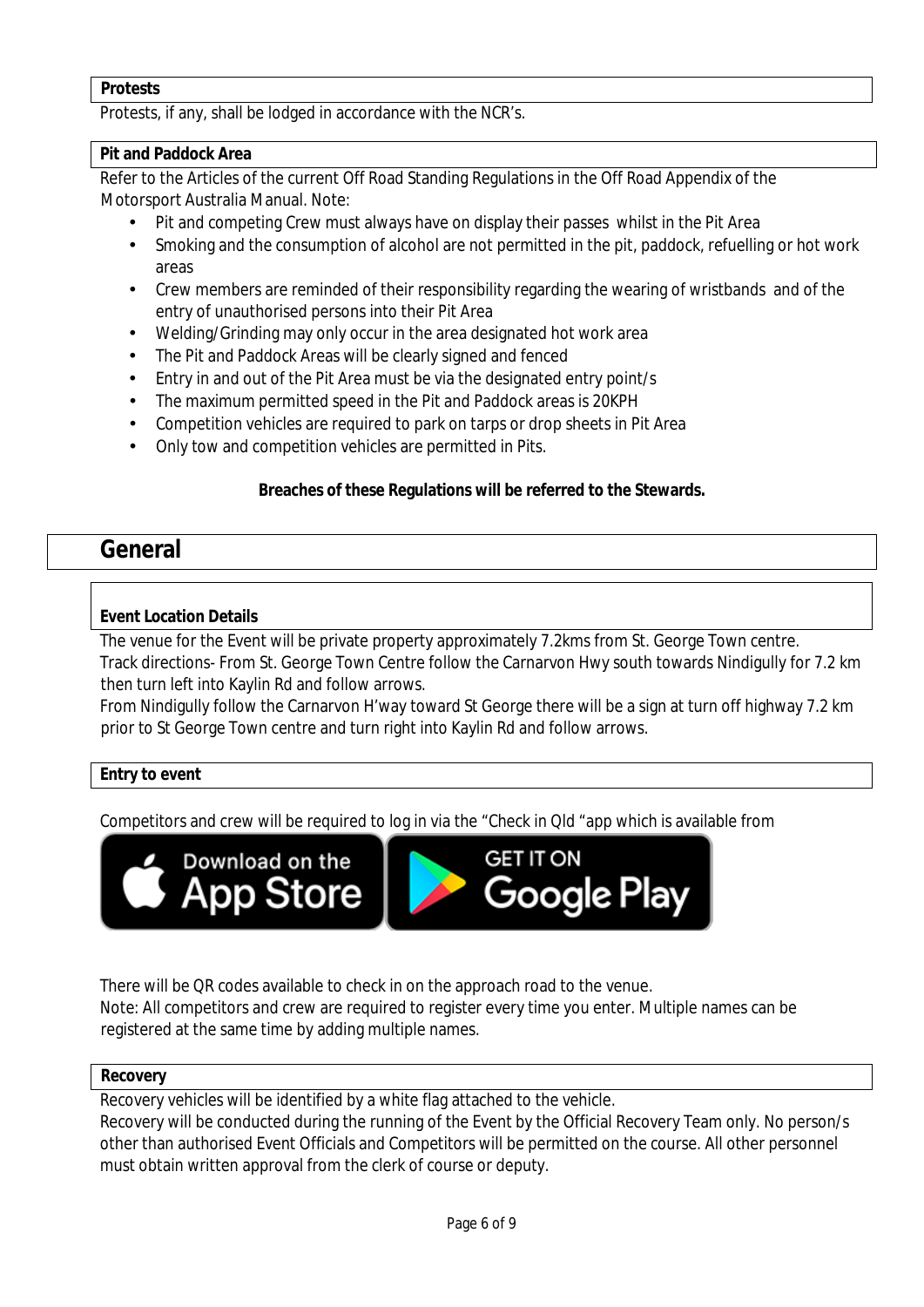#### **Sweep Vehicle**

A sweep vehicle will traverse the entire course at the end of the Event immediately after the last competing vehicle has commenced their last lap.

#### **Incidents**

Competitors involved in any form of incident during the Event must in the first instance fill out an incident report and report to the CRO as soon as possible but not later than the finish of the day's proceedings. Vehicles which are involved in an incident involving damage must be re-examined by the Chief Scrutineer or their delegate before being permitted to take further part in the Competition.

#### **Competitors to supply their own**

#### **Judges of Fact**

In accordance with current NCR the following are deemed to be Judges of Fact.

Control Officials, Starter, Marshalls Check/Monitor Points and Timekeepers will be deemed Judges of Fact regarding - Marshalling, Start Procedure and Jumping the start, Following the prescribed route, Direction of travel, Race Protocol and Timing.

Scrutineers are responsible for:

- 1. The safety and equipment of vehicles.
- 2. The measurement of emitted noise if such measurement is undertaken in accordance with the provisions contained in Motorsport Australia Manual.

Crews are reminded that, in accordance with the current NCR, there is no right of protest or appeal against the decision of a Judge of fact

#### **Safety**

Refer to the Articles the Off Road Standing Regulations in the Off Road Appendix of the Motorsport Australia Manual complying with and in relation to:

- Fire extinguishers
- Hot Work Area
- Emergency Procedures
- Procedures in Case of injury
- Warning Triangles
- Flags

In addition, all vehicles must comply with the following:

- 1. All vehicles are required to carry a minimum of one (1) litre of potable water per Crew member
- 2. . Fitted and fully functional UHF Citizen Band radios are mandatory in all vehicles.
	- 5 Watt handheld radio will be accepted. Nominated channels will be advised and Crew Briefings.
- 3. Competitors/Crew must not ride on vehicles other than in seats provided.
- 4. No vehicle shall drive against the prescribed direction of travel on the course.
- 5. Competitors are reminded that in the event of an accident, the Off Road Long Course Emergency Procedure applies. Refer to the Off Road Standing Regulations in the Off Road Appendix Motorsport Australia Manual.

#### **Alcohol, Drugs and Other Substances**

Any holder of a Motorsport Australia "Competition" or "Officials" Licence (or equivalent licence issued by another ASN) may be tested for the presence of drugs (or other banned substances) and subject to a penalty/ies for a breach in accordance with the Motorsport Australia Anti-Doping Policy and/or the Motorsport Australia Illicit drugs in Sport (Safety Testing) Policy as published on the Motorsport Australia website.

Consumption of alcohol in the paddock pits or any section of the competition venue/course under the control of the Officials is forbidden until all competition is concluded each day. Accordingly, any holder of a Motorsport Australia "Competition" or "Officials" Licence (or equivalent licence issued by another ASN) may also be tested for the presence of alcohol by a Motorsport Australia Accredited Testing Official (CATO) in accordance with the Motorsport Australia Standard Operating Procedure for Breath Alcohol Testing.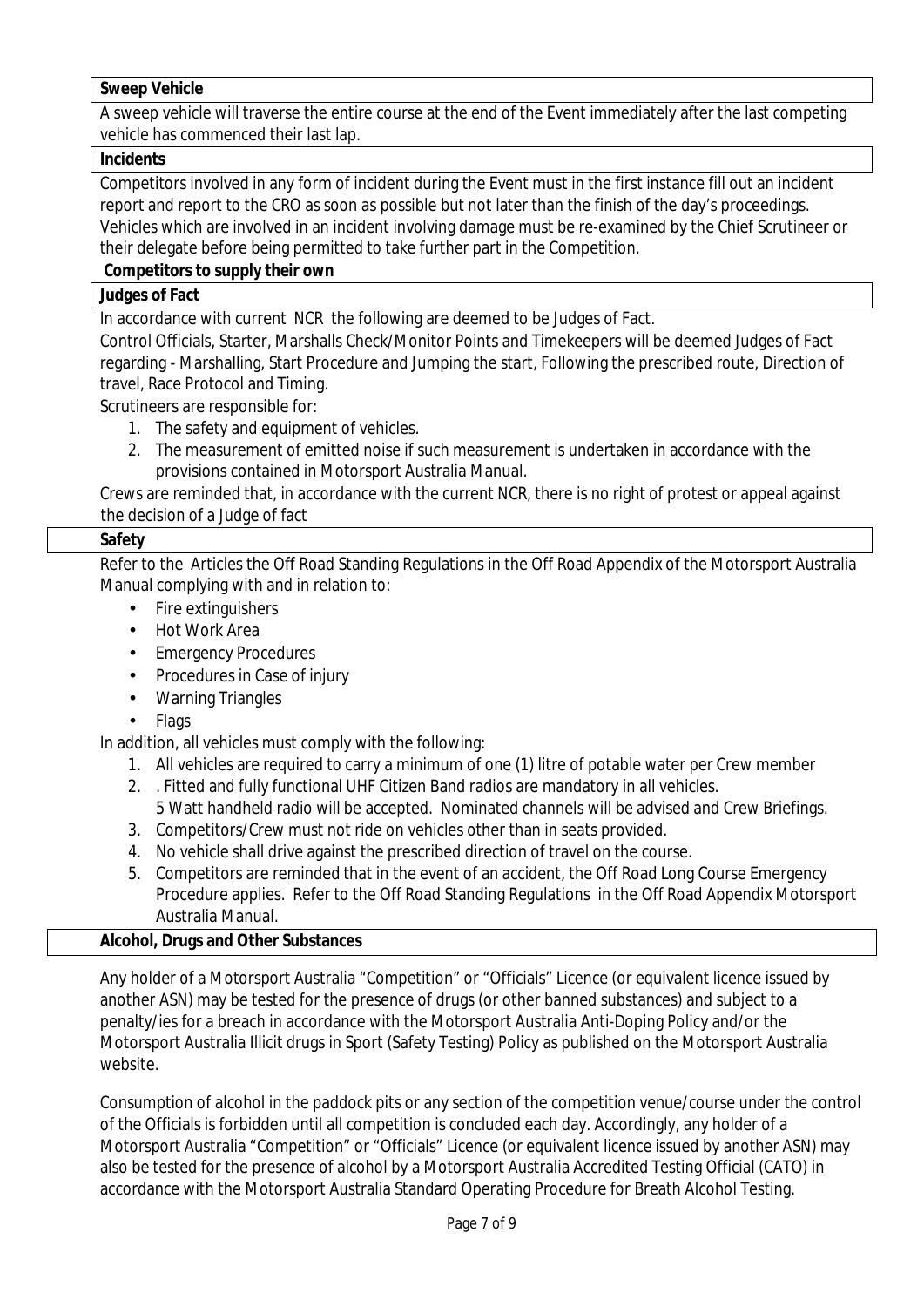#### **Timing and Start Lights / Flag**

Timing will be expressed in hours, minutes, seconds and thousandths of seconds.

#### **Returning to the Pits via Recovery Vehicle assistance or escort**

Returning to Pits to effect repairs to vehicles other than via Pit Entry gates from the track, will only be allowed when:

- 1. Being towed by a recovery vehicle.
- 2. Being escorted by recovery vehicle via designated path off the Racetrack.

#### YOU MAY REJOIN RACE FROM RACE RETURN ONLY.

#### **Awards**

Trophies will be awarded to 1st, 2nd and 3rd outright and to the1st, 2nd and 3rd places in each class – for both AORC and QORC.

Prize money will be allocated as per 2022 Australian Off Road Championship Sporting Regulations to outright winners.

#### **AORC Points**

Points shall be awarded in accordance with the Article of the 2022 Motorsport Australia Off Road Championship Sporting Regulations.

#### **Advertising**

A space 140mm high x 500mm wide immediately under both Crews' side window openings is reserved for Organiser and AORC sponsorship signage on each side of the vehicle as per Vehicle Eligibility Article 11(b) of the 2022 Motorsport Australia Off Road Championship Sporting Regulations.

#### **Guide to Competitors**

A guide to Competitors may be issued to each Competitor. This guide will contain information which does not form part of the Regulations of the Event but will be of assistance to Competitors. It should be noted that the contents of the Guide for Competitors are of no regulatory value and may not be used as the basis of a protest.

#### **Additional information**

- Catering will be available on Friday Saturday and Sunday at the track,
- Camping is **not** permitted at the track.
- No dogs allowed on the property.
- No quads, pit bikes or fires.
- If you damage fencing, please report it to the Clerk of the Course or Secretary of the Event.
- The Club will repair the damage at no cost to the Competitor if it is deemed no fault of the Driver, but the Club will not pay for wilful damage to property.

**Any person found abusing the Venue will be referred to the Stewards. All Competitors are responsible for their Crew and vehicle (being competition or not).**

#### **The Event will be conducted over 3 sections AORC and 2 sections QLD championship only. Track length is approx. 75km per lap.**

When the Section time cut off is reached the finish line will close and no cars will continue any more laps of that section/heat.

Presentation will be held at the track 5pm Sunday or at the discretion of the Clerk of the Course or his Deputy.